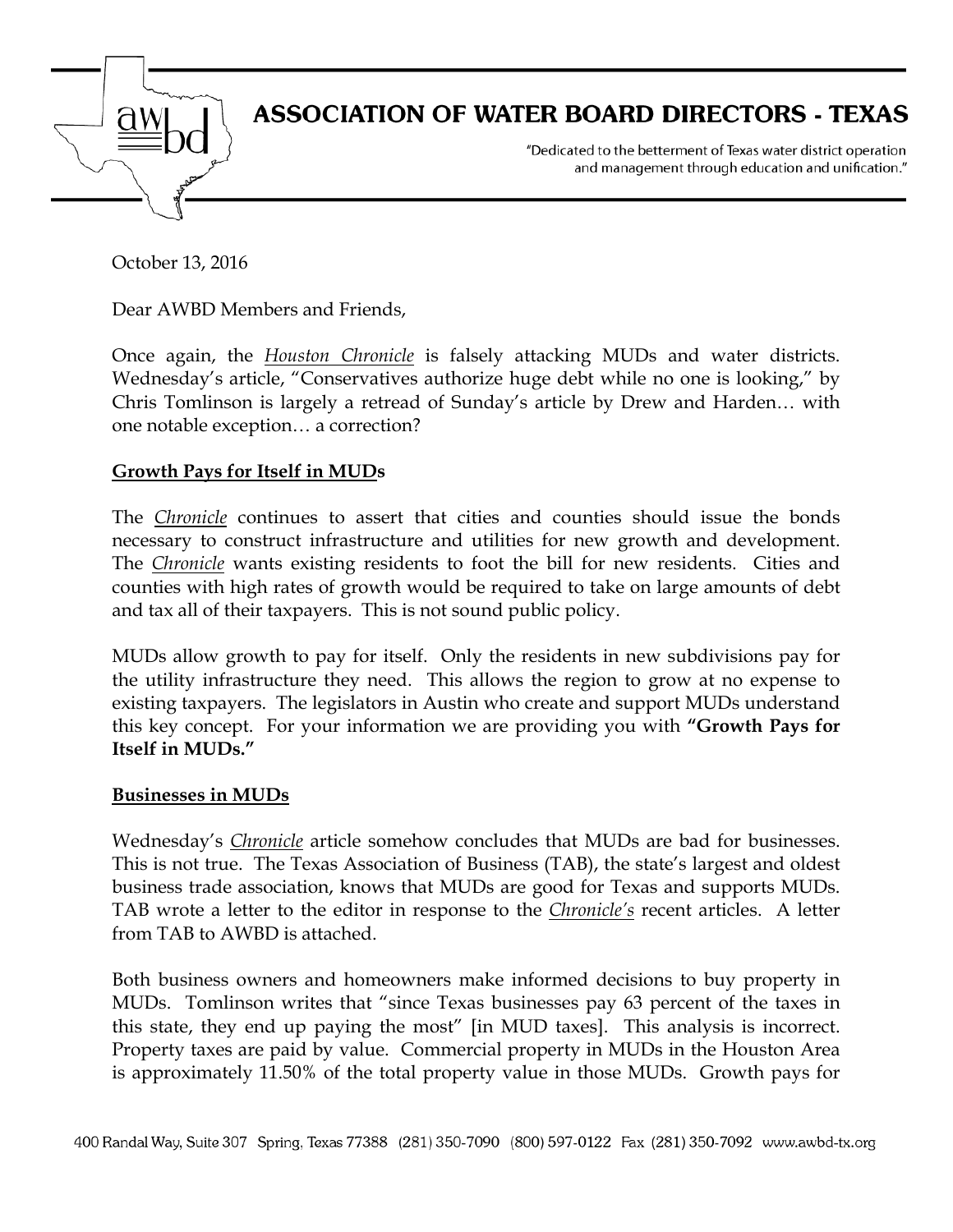itself in MUDs; therefore, all property owners, both commercial and residential, pay their share of the facilities that are built to serve their property.

## **MUD Residents are Knowledgeable and Informed**

Without source or attribution, the *Chronicle* asserts: "Most Greater-Houston Region residents don't know they live in a municipal utility district." Once again, this is incorrect. The truth is in the attachment to this email, **"MUD Residents are Knowledgeable and Informed."** Thankfully, state legislators believe in the ability of individual homeowners to be knowledgeable and informed consumers.

## **A (slight) correction?**

On Monday, AWBD pointed out that the *Chronicle's* numbers about MUD bonds were wrong. Sunday's headline was "Districts exercise sweeping powers: Backed by key GOP lawmakers, unchecked **MUDS have \$60B in debt**." (Emphasis added.) Drew and Harden went on to write: "MUDs and other water districts **have to date issued** more than \$60 billion in outstanding…" (Emphasis added.)

This is entirely incorrect. The amount of bonds outstanding for Houston Area MUDs is \$9.4 billion. A statewide estimate of MUD bonds outstanding is approximately \$15 billion.

Today's article appears to slightly correct Drew and Harden, but confuses the role of MUD and developer. Chris Tomlinson writes: "Yet these same lawmakers have quietly **granted** private real estate developers **legal authority to borrow more than \$60 billion** over the last 15 years…"

We guess the *Chronicle* is now saying that \$60 billion of bonds have been authorized by voters, not that \$60 billion of bonds have been issued and are outstanding. It's hard to tell since they don't explain. Regardless, it's clear that the *Chronicle* doesn't understand the difference between bonds that have been authorized and bonds that have been issued. The difference is critically important.

Furthermore, we know the truth that legislators are not granting authority to issue debt to developers. Legislators grant authority to issue bonds to MUDs, which are highly regulated local governments. Duly elected MUD boards of directors make the decisions to issue bonds that have been authorized by the voters. MUD boards determine the amount of the bonds and the timing of the issuance. MUD directors are elected by the voters and are accountable to their neighbors.

MUD bonds comprise only a small part of Texas local government debt. According to state data, local governments have approximately \$212.4 billion in outstanding debt.